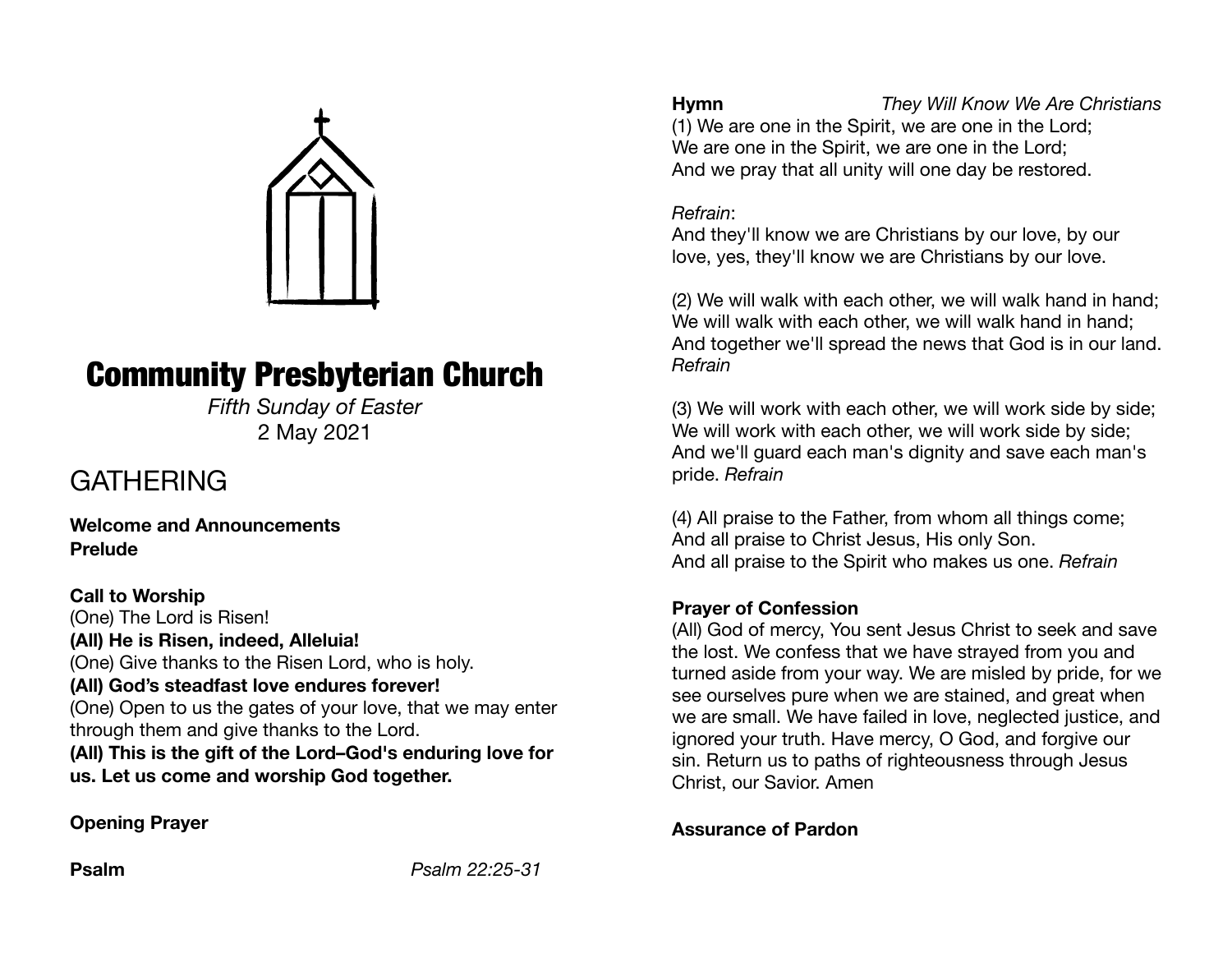## PROCLAMATION

| <b>First Reading</b>  | Acts 8:26-40  |
|-----------------------|---------------|
| <b>Second Reading</b> | 1 John 4:7-21 |
| <b>Gospel Reading</b> | John 15:1-8   |

#### **Sermon All We Need is...**

**Hymn (59)** *What Wonderous Love is This?* (1) What wondrous love is this, O my soul, O my soul? What wondrous love is this, O my soul? What wondrous love is this that caused the Lord of bliss to bear the dreadful curse for my soul, for my soul, to bear the dreadful curse for my soul?

(2) When I was sinking down, sinking down, sinking down, when I was sinking down, sinking down, when I was sinking down beneath God's righteous frown, Christ laid aside his crown for my soul, for my soul, Christ laid aside his crown for my soul.

(3) To God and to the Lamb I will sing, I will sing, to God and to the Lamb I will sing, to God and to the Lamb who is the great I Am, while millions join the theme, I will sing, I will sing, while millions join the theme, I will sing.

(4) And when from death I'm free I'll sing on, I'll sing on, and when from death I'm free, I'll sing on, and when from death I'm free, I'll sing and joyful be, and through eternity I'll sing on, I'll sing on, and through eternity I'll sing on.

## **EUCHARIST**

#### **Welcome to the Table**

**Prayer of Taizé** *Let All Who are Thirsty Come* 

Let all who are thirsty come, Let all who wish receive the water of life, freely, Amen, Come Lord Jesus. Amen, Come Lord Jesus.

**Words of Institution Prayer of Thanksgiving & The Lord's Prayer** 

#### **Affirmation of Faith** *The Apostles Creed*

**I believe** in God, the Father Almighty, Creator of heaven and earth.

**I believe** in Jesus Christ His only Son, our Lord; who was conceived by the Holy Spirit, born of the Virgin Mary, suffered under Pontius Pilate, was crucified, died, and buried; he descended into hell; on the third day he rose from the dead; he ascended into heaven, and is seated at the right hand of God the Father Almighty; from thence he will come to judge the living and the dead.

**I believe** in the Holy Spirit, the holy catholic church, the communion of saints, the forgiveness of sins, the resurrection of the body, and life everlasting. Amen.

#### **Prayer of Dedication & Prayers of the People**

## SENDING

**Charge Benediction Postlude**